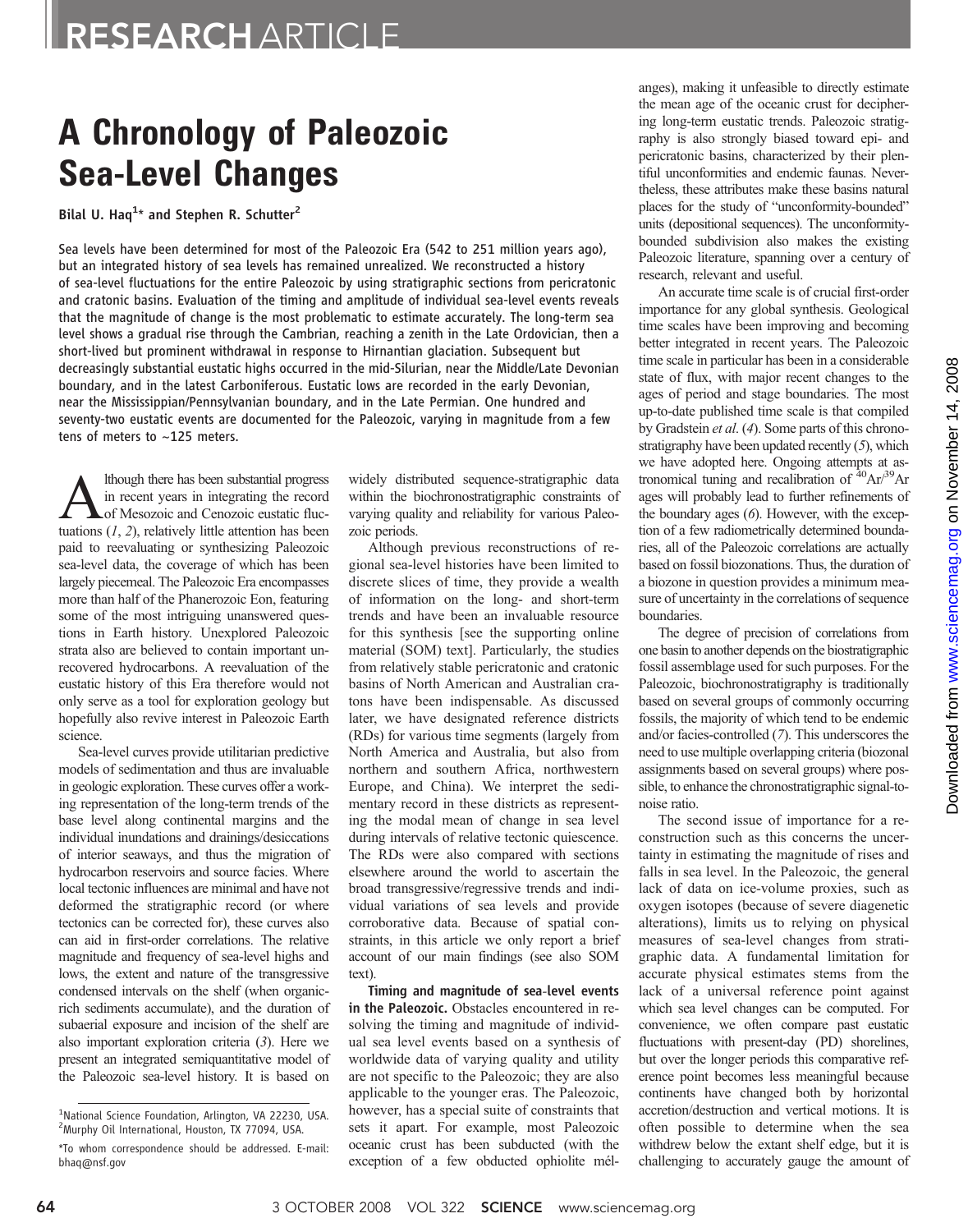sea-level fall from stratigraphic data because of the unknown amount of erosion on the shelf. A rise in sea level is even more difficult to measure

meaningfully because of the potentially lessthan-complete filling of the accommodation space during the highstand or because of a sub-



Fig. 1. Cambrian-Ordovician sea-level changes. The time scale and standard and regional stages are modeled after Gradstein et al. and Ogg et al. (4, 5). The left half of Figs. 1 to 3 shows the stratigraphic subdivisions calibrated to the absolute time scale. Known intervals of continental glaciation (26–28) are indicated alongside the numerical time scale. The right half of each figure starts with an onlap curve, which is a measure of relative landward or basinward movement of the regional baseline as estimated in the RD sections. Sequences that are associated with known prominent condensed sections (indicated by asterisks) are also shown in this column. The biochronological ages of the sequence boundaries (estimated in the RDs and ancillary sections) are indicated in the next column. A semiquantitative measure of the relative magnitude of each short-term event is shown in parentheses [minor, 1 (<25 m); medium, 2 (25 to 75 m); and major, 3 (>75 m)]. Periods with known higher-frequency eustatic cycles and documented condensed sections are also indicated in this column, by vertical bars. This is followed to the right by the sea level curves, both the long-term envelope and the shortterm curve of (third-order) fluctuations in the sea level (those suspected to be of fourth order are shown by dashed lines). The dashed vertical line in this column represents an approximation of the PD sea level. Longterm and short-term sea-level curves are calibrated to the PD sea level.

sequent fall in sea level that may erode part or much of the highstand systems tract. Thus, for practical purposes, all amplitude assessments from physical data must be considered relative rather than absolute.

Backstripping can potentially refine such estimates through corrections for sediment loading and compaction and basin-floor subsidence (8, 9). Nevertheless, considerable uncertainties remain in this approach because of long-ranging paleobathymetric indicators and the potential for differential subsidence. Corrections for the flexural response of a margin to the loading and unloading of water/ice and sediments are also not straightforward or precise and can bias the measurements in either direction. During this synthesis, the only meaningful approach we could adopt was to reproduce the magnitude estimates of rises and falls in sea level as gleaned from the RDs and ancillary sections (based variously on stratigraphic measures such as thickness of system tracts, bio- and lithofacies depth assessments, the depth of incision on shelves, and partial backstripping). We classified each event semiquantitatively (measured as a magnitude of fall from the previous highstand) as minor  $(\leq 25 \text{ m})$ , medium (25 to 75 m), or major ( $>75$  m). From the worldwide data, it is apparent that although the overall long-term (cumulative) rise in sea level could be as much as 250 m, the individual third-order changes in sea level [that is, those occurring over  $\sim 0.5$  to 6 million years (My)] rarely exceeded 150 m. Many of the higher-frequency (<0.5 My) variations are within the minor to medium range. These estimates will be subject to refinement in the future once various basins (in the RDs and elsewhere) have been effectively backstripped and when better paleobathymetric assessments are available.

Reconstruction of the Paleozoic sea-level history. Though Earth scientists have been interpreting changes in sea level based on stratigraphic data for over a century, the first attempt at an integrated history of the Paleozoic sea level was embedded in the broader presentation of seismic-stratigraphic methodology by Vail et al. (10). Hallam (11) also reviewed much of the Paleozoic sea level data accumulated up to the 1980s. More recently, Haq and Al-Qahtani (12) presented a regional history of the sea level in the Phanerozoic Arabian Platform and compared it with an updated eustatic sea level curve based on previous syntheses. However, the Paleozoic portions of those curves largely depicted second-order events, mostly cycles of >5 My duration.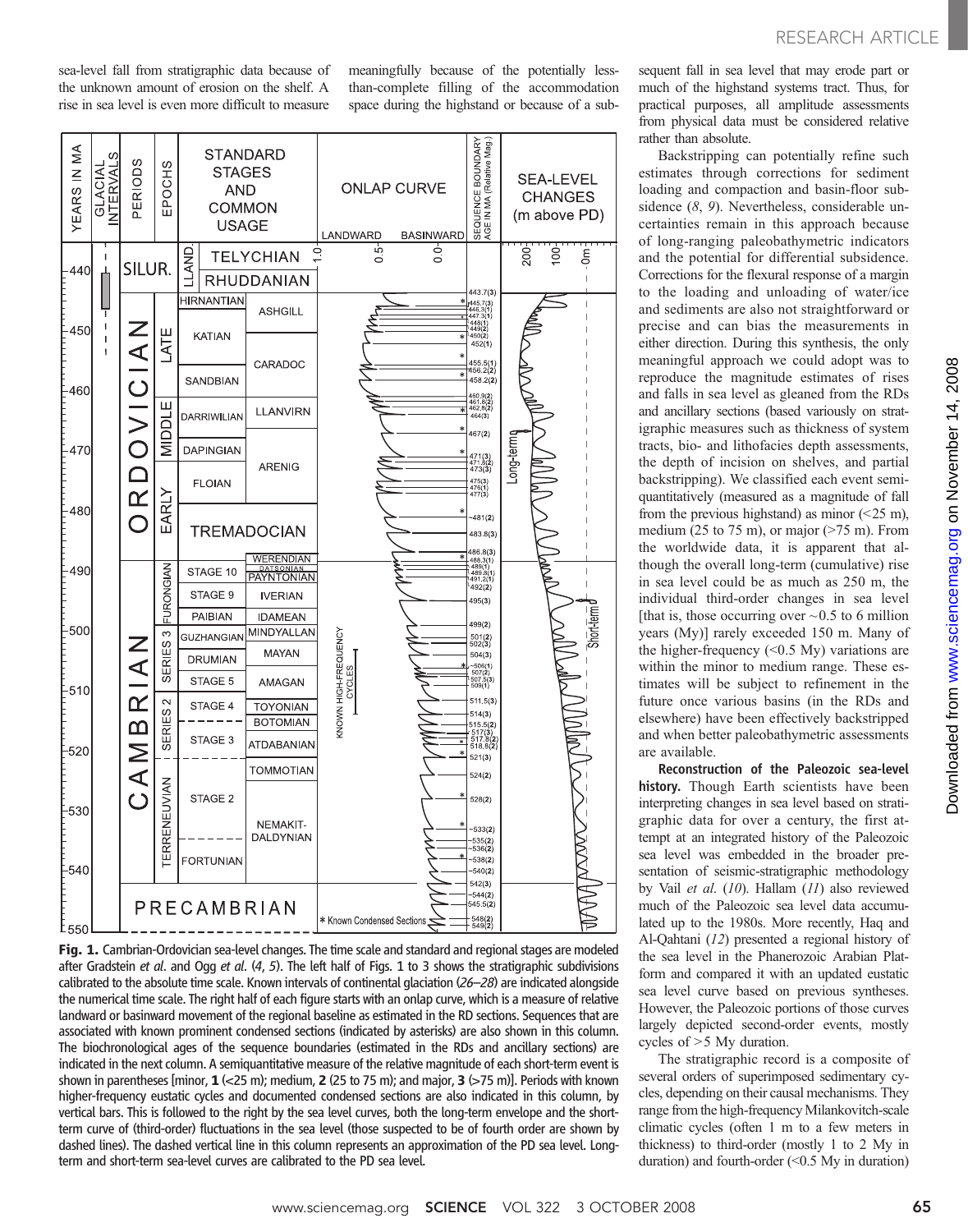## RESEARCH ARTICLE

eustatic cycles, and larger (several million years in duration) tectonic cycles. In practice, it is difficult to consistently separate third- and fourthorder cycles. Our ability to resolve the record chronostratigraphically in any given section depends on the thickness of the preserved section, the quality of the outcrop, the position of the section along the shelf-slope-basin profile, and the quality of biochronostratigraphic data. Here we have attempted to identify sequences at thirdorder resolution; however, a few fourth-order sedimentary cycles inevitably were also incorporated. Although the existence of higher-frequency cycles may be more widespread in the Paleozoic, some intervals more visibly preserve fourth-order (~400,000 years) cycles, such as the mid-Cambrian, mid-Devonian, mid- to late Carboniferous, and Permian (Figs. 1 to 3).

The Paleozoic sequence-stratigraphic data are derived entirely from public-domain outcrop sections (seismic data are generally lacking or spotty except for the late Paleozoic). The criteria for interpreting regional rises and falls in sea level from sequence-stratigraphic data and seismic data have been summarized elsewhere (3, 10, 13) and are not repeated here. In addition, several lithological features (condensed section deposits, transgressive coals, evaporites, carbonate megabreccias, and exposure-related and forced-regressive deposits) and paleontological attributes have also aided our interpretations in placing outcrop features within sequencestratigraphic framework (see the description in the SOM text).

Reconstruction of the long-term envelope and the short-term history of changes in sea level requires differing approaches. The longterm changes are believed to be mostly driven by the slow tectonic processes that change the volumetric capacity of the ocean basins. Individually, each data set on which the long-term envelope can be based must be considered relative rather than absolute measures of eustatic trends. However, a long-term curve based on global continental flooding estimates (14–17), stacked regional sea-level data (evaluated by us), and modeling results for the mean age of the oceanic crust yields consistent results. Algeo and Seslavinsky (17) have presented an analysis of the flooding history and hypsometry of 13 Paleozoic landmasses and estimate that the long-term eustatic highs were 100 to 225 m above PD sea level. They also conclude that Paleozoic continents experienced an additional change of  $\pm 100$  m in vertical movements because of epeirogeny. The upper limits of our estimates of longterm highs are influenced by this analysis.

More-recent modeling results of the Mesozoic-Cenozoic sea floor (18–20), although based on differing assumptions, consistently point to the mean age of the oceanic crust, rather than seafloor spreading rates or ridge volume, as potential forcing for the long-term eustatic change. Cogné and Humler (20) have extrapolated their modeling results back to the Paleozoic,

for which direct measurements of sea-floor isochrons are not possible because of subduction. Instead, they estimate land-ocean distributions from measurements of areas of continental landmasses based on paleomagnetic reconstructions. Their results show a credible agreement between periods of high fragmentation of the continents and high global sea levels through much of the Paleozoic. One recent aspect of the modeling efforts is the conclusion that continental margins could be subjected to a substantial degree of mantle flow–related vertical motions over relatively short geological intervals. This process causes changes in local dynamic topography, which may have led to an underestimation of changes in sea level from physical data in the past  $(21)$ .

The shorter-term changes in sea level (thirdand higher-order events) were more likely mostly driven by changes in the volume of water in the world ocean through glacial (and as yet unknown) processes. The short-term Paleozoic curve as portrayed here (Figs. 1 to 3) is based on the best of several sections in an area designated the RD, in which, according to our interpretations, tectonic influences were minimal and the eustatic signal is more likely to have been preserved. Sea level–change events identified in the RDs were then sought elsewhere worldwide (in the existing stratigraphic data) and documented in designated ancillary sections (SOM text).

The previous physically estimated magnitude of the shorter-term (third- and fourth-order) sea-

![](_page_2_Figure_8.jpeg)

Fig. 2. Silurian-Devonian sea-level changes. See the caption of Fig. 1 for details.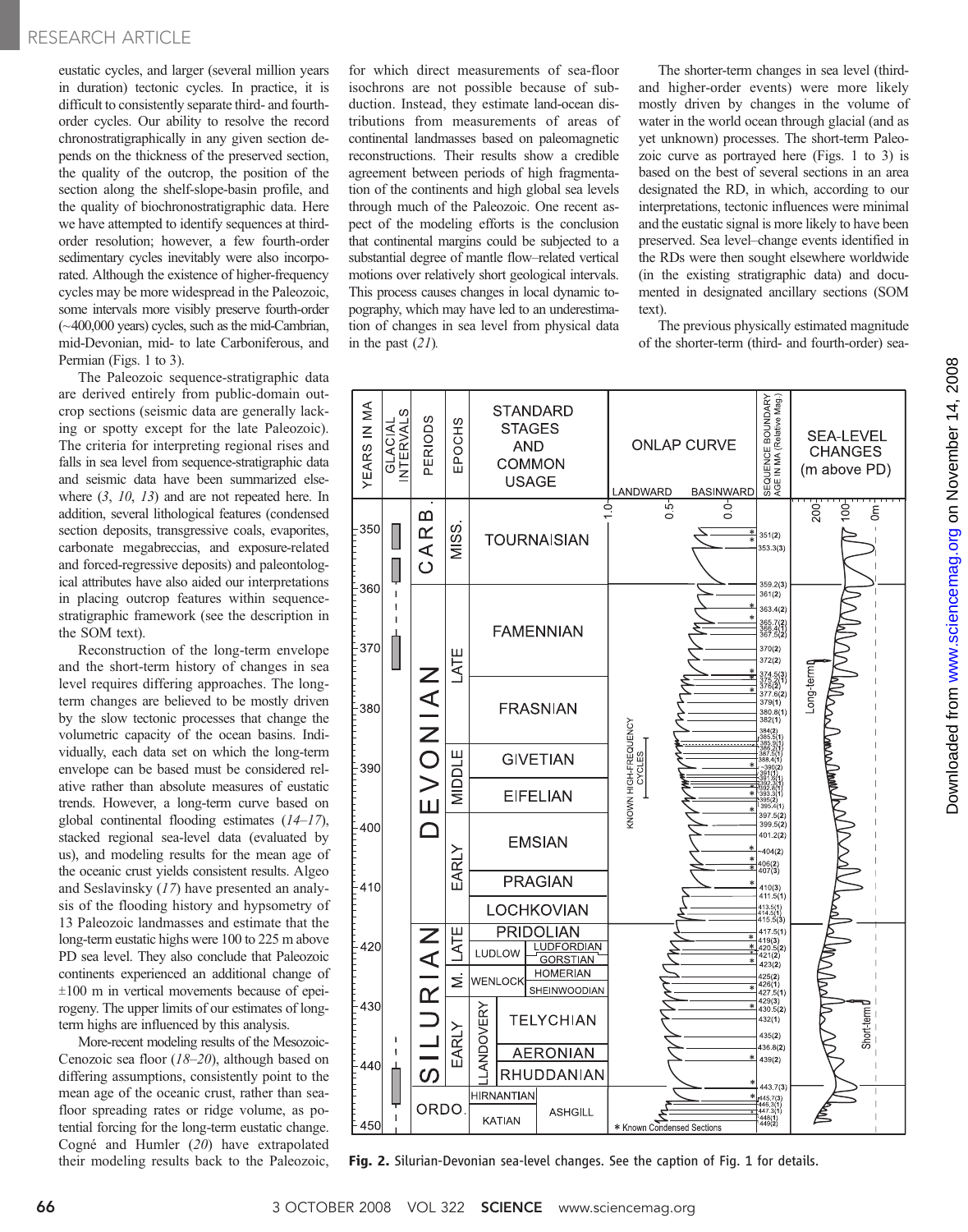level events in the Paleozoic range from a few tens of meters to  $\sim$ 250 m (22). A recent synthesis of the Carboniferous-Permian yielded fluctuations of a few tens of meters in the nonglacial intervals and changes of up to 120 m in the glacially dominated periods (23). Many of these regional estimates will be subject to refinement in the future, once the sections in question are rigorously backstripped.

Although we deem the long-term trends to be real, the difficulties in estimating meaningful measures of the magnitude of eustatic changes discussed above imply that the absolute global amplitude of both the long-term envelope and the short-term changes remain elusive. All such measures must be currently considered as approximate. These observations also caution us about the futility of generalizing the magnitude of individual sea-level events from one continental margin to represent worldwide eustatic values.

The concept of RDs [first proposed by M. E. Johnson (24)] implies that we consider the sections therein to be currently the best available representation of the modal mean for the time segment under consideration. Our criteria

![](_page_3_Figure_5.jpeg)

Fig. 3. Carboniferous-Permian sea-level changes. See the caption of Fig. 1 for details. level stabilized at that level for the remainder

for inclusion of an area as a RD are as follows: (i) the time segment in question is represented by a period of tectonic quiescence locally (or is correctable for tectonic influences) and has suffered relatively little postdepositional deformation and is thus interpretable with sequence-stratigraphic methodologies; (ii) sections are relatively well-dated, preferably with multiple biostratigraphies (to enhance the chronostratigraphic signal-to-noise ratio); (iii) outcrops in the area have open public access; and (iv) the area will easily lend itself to geohistory analysis so that the relevant sections can be eventually backstripped (as well as corrected for local dynamic topographic changes over time) for more-refined estimates of the magnitude of changes in sea level. We list the selected RDs and ancillary sections in the SOM, along with background literature and ages assigned by us to the interpreted sequence boundaries.

Results and conclusions. Here we offer (in our view) a robust working model of the history of the Paleozoic sea level that is, nevertheless, subject to refinement with better chonostratigraphies and when the sections are subjected to backstripping analyses. Our results show a long-term sea level curve, including a rising sea level during the Cambrian–through– Early Ordovician interval [see fig. S1 and explanation in (25)], a marked dip during the Middle Ordovician (the Dapingian to early Darriwilian) preceding a substantial rise entering the early Late Ordovician, and the highest sea levels of the Paleozoic during the early Katian (when the sea level is estimated to be  $\sim$ 225 m higher than at the PD). This was followed by a sharp fall during the latest Ordovician (late Katian to the Hirnantian) that continued into the earliest Silurian. The remainder of the Early Silurian saw the beginning of another long-term rise that culminated in a mid-Silurian (mid-Wenlock) high, followed by a decline that lasted from Late Silurian (Ludlow) through Early Devonian (Emsian). The Middle Devonian saw the beginning of yet another long-term rise, which reached its acme in the early Late Devonian (Frasnian). After a slight dip at the Frasnian/ Famennian boundary and a recovery in the early Famennian, the long-term curve shows a gradual sea-level decline in the later Devonian (late Famennian) with a punctuated fall near the Devonian/Carboniferous boundary. After a short recovery, subsequent longterm decline began in the mid-Mississippian (mid Visean), reaching a low in the late Mississippian (near the Mississippian/Pennsylvanian boundary). The next long-term rise (though less pronounced than all previous rises) began in the mid-Pennsylvanian (Moscovian) and lasted only until the end of the Pennsylvanian (Gzhelian), followed by a slight fall thereafter in the earliest Permian (Asselian). The sea